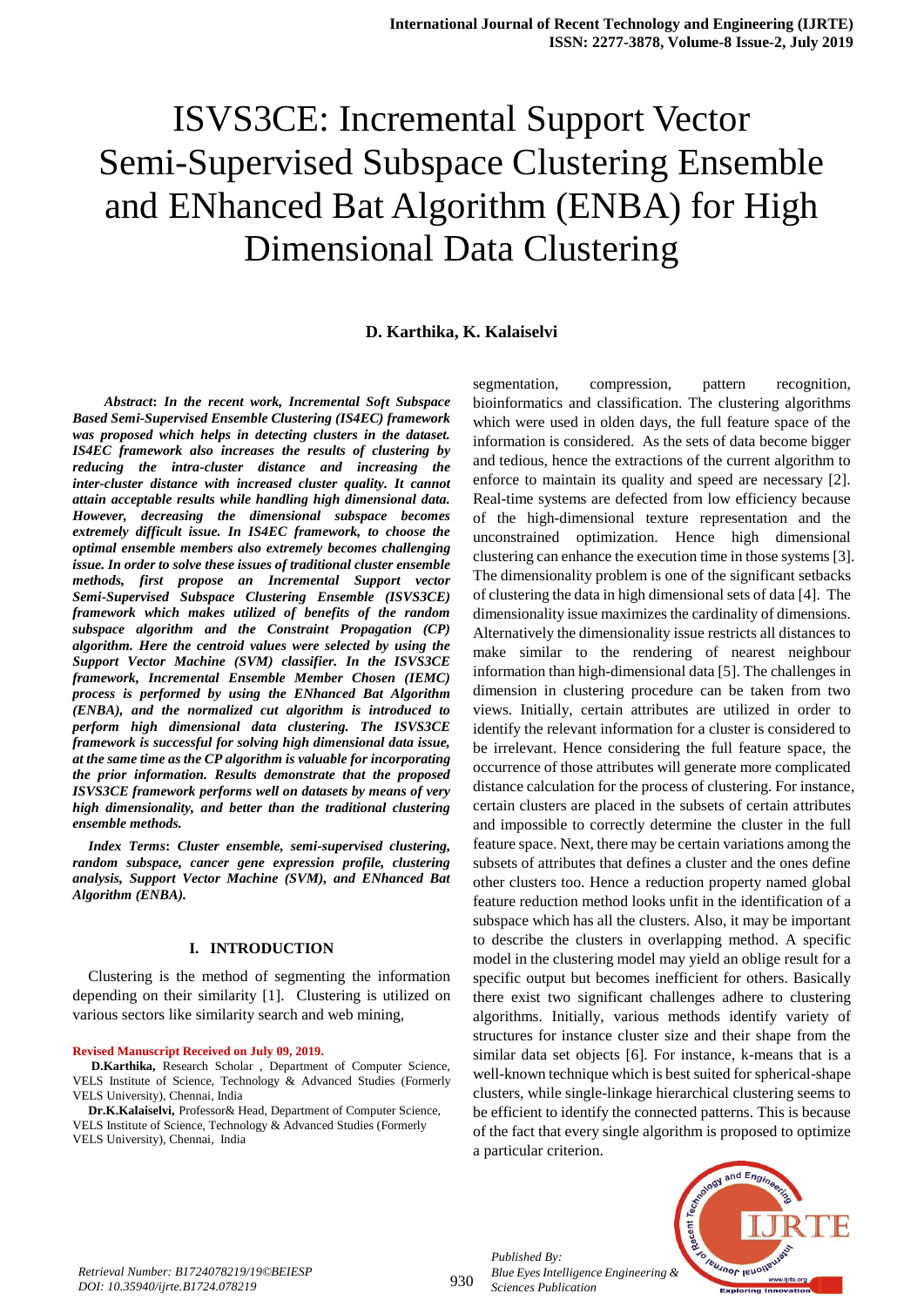Next, an individual clustering algorithm with variety of parameter settings can also show different structures on the similar set of data. A particular setting may be better for a few, but not in every sets of data. Users encounter these setbacks that continuously make the choice of a good clustering technique which is complex. Cluster ensembles have identified to be more accurate when compared to individual than single clustering algorithms [7]. More significantly, they restrict the user from taking decision on a specific clustering algorithm, thereby executing risk of a poor choice. During the classification, the sufficiency of the selected algorithm is clear from the predicted level of classifiers' accuracy in clustering process, a poor selection of algorithm may satisfy the entire work. Thus the general consensus looks to be a random selection of an ensemble which is not a dangerous option of an individual clustering process. Nowadays, cluster ensembles have developed as an optimal solution that is possible to overcome these problems and enhance the robustness of the quality of the results of clustering. The significant target of cluster ensembles is to merge variety of decisions of clustering in a way as to attain the superior level of accuracy than that of individual clustering. In recent days, cluster ensemble methods are attaining greater concentration [8], because of its applied areas of pattern recognition [9], data mining [10], bioinformatics [11], and so on. When correlated with olden days individual clustering algorithms, cluster ensemble methods are capable of integration in multiple clustering solutions gathered from various sources of information into a unified result, and render a more robust, constant and accurate final output. Traditional cluster ensemble methods have many disadvantages: (1) they don't take into consideration of using the basic knowledge provided by experts which is shown by pair related constraints. (2) Almost all the cluster ensemble techniques do not attain compromising outputs in large dimensional sets of data. To address the initial and secondary problems; Incremental Support vector Semi-Supervised Subspace Clustering Ensemble (ISVS3CE) framework is proposed which makes utilize of the benefit of the random subspace algorithm and the Constraint Propagation (CP) algorithm. Here the centroid values are selected by using the Support Vector Machine (SVM) classifier. The proposed work incremental ensemble member selection process was performed by using the ENhanced Bat Algorithm (ENBA), and the normalized cut algorithm is introduced for data clustering. Results demonstrate, that the proposed ISVS3CE framework performs well on datasets by means of very high dimensionality and better than the traditional clustering ensemble methods.

## **II. LITERATURE REVIEW**

Amina [12] introduced a new clustering algorithm based on kernel mapping and hubness algorithm. This method identifies random shaped groups in the samples and also increases the result of clustering by reducing the inner-cluster distance and increasing the outer-cluster distance which enhances the group results. Ultsch and Loetsch[13] evaluated whether clustering can be able to be carryout by introducing Emergent Self-Organizing feature Maps (ESOM). Results of clustering were compared with traditional algorithms such as single linkage, Ward and k-means. The unsupervised based ESOM/U-matrix algorithm is a feasible, unbiased algorithm towards recognize accurate groups in the higher dimensionality of complex data. Alijamaat et al [14] introduced a new clustering for solving high dimensional space by including the object size which helps us to increase accuracy and effectiveness of traditional K-Means clustering. This algorithm is performed with two major steps. The data objects are grouped depending on their size, in fact by means of using subspaces for clustering. It causes obtaining more correct and proficient results. Assume with the purpose of the space is orthogonal and dimensions designed for each and every one objects are the identical and finally make use of time series data type since of the application. Sun et al [15] proposed a regularized k-means clustering algorithm for handling high-dimensional data issue, which is able to all together cluster related explanation and remove repeated variables. The aim is to design this clustering algorithm in a type of regularization by means of considering a lasso penalty term on cluster centers. Selection criterion is developed, to make a proper balancing among the clustering algorithm fitting and sparsity. The accuracy of this clustering is also measured via a diversity of statistical experiments with applications towards two gene microarray datasets. It is also extended to common model-based clustering framework.Dash et al [16] introduced to make use of Principal Component Analysis (PCA) algorithm for K-means clustering. They also PCA-K clustering to select the first centroids correctly to give further successful and higher clustering results. Results are compared to existing methods, it was demonstrated that the PCA-K means clustering are more efficient, with reduced processing time to perform clustering process.Ntoutsi et al [17] introduced a new density based projected clustering method for clustering of High Dimensional Data STREAMs (HDDSTREAM). This reviews both the samples and the dimensions where these samples are clustered simultaneously and continues these summaries online, as new samples turn up over time and old samples terminate suitable towards ageing. Results demonstrate the efficiency and the effectiveness of HDDSTREAM and also found so as to it might serve as a trigger for identifying extreme changes in the fundamental stream population, similar to bursts of network attacks. Fatehi et al [18] proposed a new subspace clustering algorithm in order to discover each and every cluster in all subspaces. Results on different synthetic and real datasets demonstrate with the purpose of the results of this method are considerably improved results in cluster quality and runtime when compared to other methods on high-dimensional data. Yu et al [19] proposed an incremental semi-supervised clustering ensemble (ISSCE) framework which combines the procedure of random subspace technique and the CP algorithm. ISSCE framework, Incremental Ensemble Member Chosen (IEMC) procedure, and the normalized cut algorithm were introduced for grouping the high dimensional data. The IEMC procedure, normalized cut algorithm is used to provide the consensus function designed for giving more constant, and exact clustering results. Yu et al [20] proposed a new random

transformation operator, which consists of the random mixture of transformation functions in the statistics



*Retrieval Number: B1724078219/19©BEIESP DOI: 10.35940/ijrte.B1724.078219*

931

*Published By: Sciences Publication*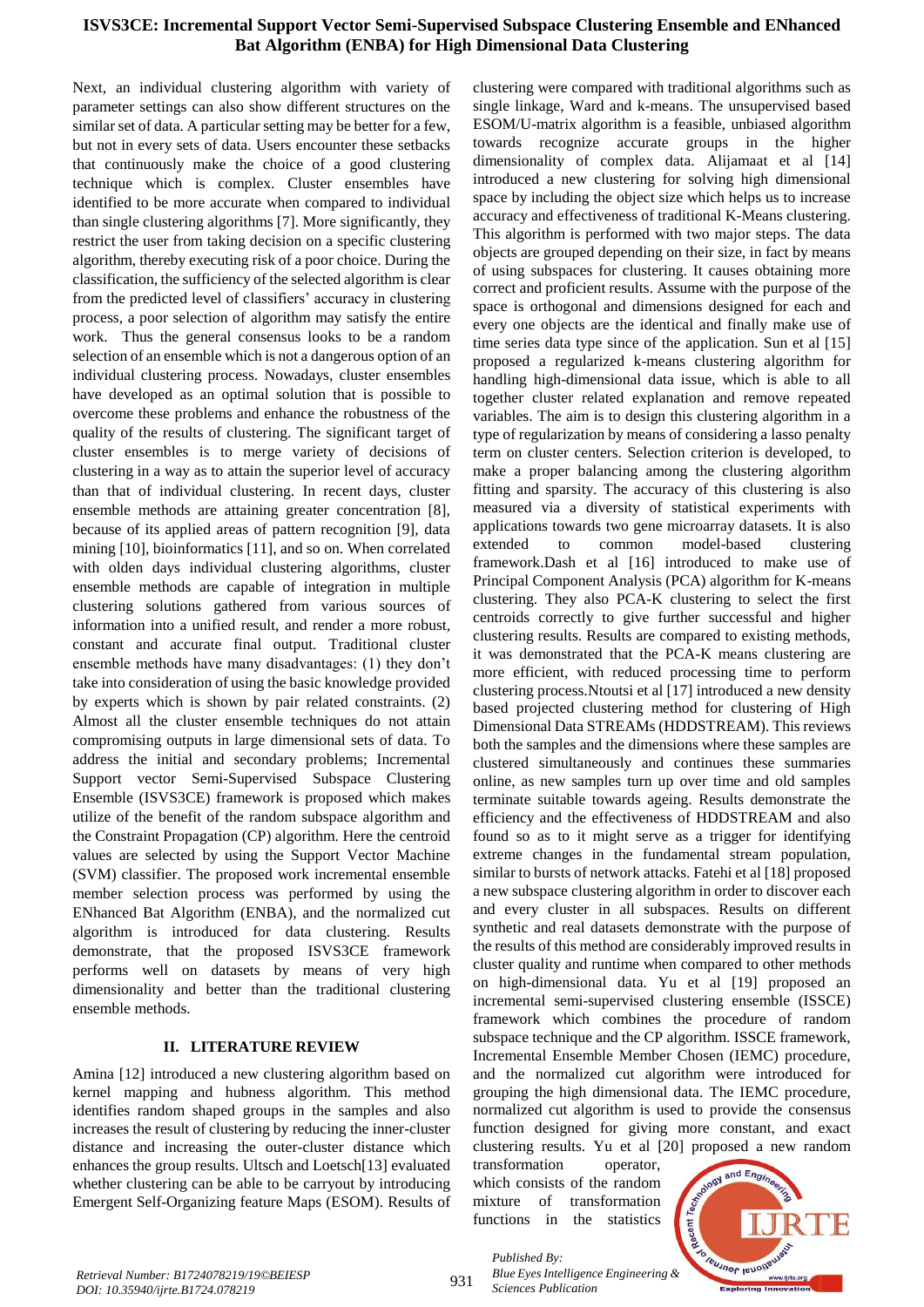dimension, the attribute dimension, and in concurrently size respectively.

Here confidence assesses and the normalized cut algorithm is also introduced into the ensemble framework. Results show that this outperforms when compared to traditional transformation operators designed for various type of data samples such as gene expression and datasets from benchmark UCI repository.

## **III. PROPOSED METHODOLOGY**

Incremental Support vector Semi-Supervised Subspace Clustering Ensemble framework (ISVS3CE) is proposed which make use of the incremental ensemble member selection step based on a local objective function and global objective function in the direction of create the ensemble set  $E_g$  = {  $f(X_1, A_1), (X_2, A_2), ..., (X_{Y'}, A_{Y'})$ } (where  $Y' < Y$ ) from the existing ensemble  $\hat{E}_s$ . There are two major reasons for performing ISVS3CE incremental procedure: (1) The overall objective function is helpful designed for managing global search, at the same time as the current objective function is suitable for local explore. The ISVS3CE incremental algorithm will improve the clustering results with achieve these search methods. (2) The local objective function takes into explanation the association of both subspaces and the objective function of the clustering results, which will improves the adaptively of the process. Particularly, known high dimensional dataset  $FV = \{fv_1, ..., fv_n\}$ , with every feature vector  $fv_i$  (i  $\in$ fv<sub>1</sub>,.......fv<sub>n</sub>) containing m features, RSSCE make use of the random subspace algorithm to create a set of random subspaces  $X = (X_1,...,X_Y)$  in the initial step. Particularly, a sampling rate  $\tau \in [\tau_{min}, \tau_{max}]$  of the no. of features in the subspace over the total no. of features in the original space is first created. In the second step, the constraint propagation approach (CP) [21] is used to serve as the SSC model towards create a set of clustering results (fig1).





## *A. Semi-Supervised Subspace Clustering Ensemble framework (S3CE)*

CP regards as a restricted number of must-link and cannot link constraints among pairs of feature vectors known by experts, and decomposes a constraint propagation issue into a set of SSC issues. The dataset  $FV = \{fv_1, ..., fv_n\}$ be able to be formulated by an undirected weighted graph G(FV,A), where FV is denoted as the set of feature vectors related to the vertices, and A is described as the similarity matrix through a weight value  $a_{ij}$  related by means of the edge among  $f_{V_i}$  and  $f_{Vi}$ :

$$
a_{ij} = \begin{cases} \rho_{ij} & \text{if } fv_i \in \mathbb{N}_c(fv_j) \\ 0 & \text{else} \end{cases} \tag{1}
$$



932

*Published By: Blue Eyes Intelligence Engineering & Sciences Publication*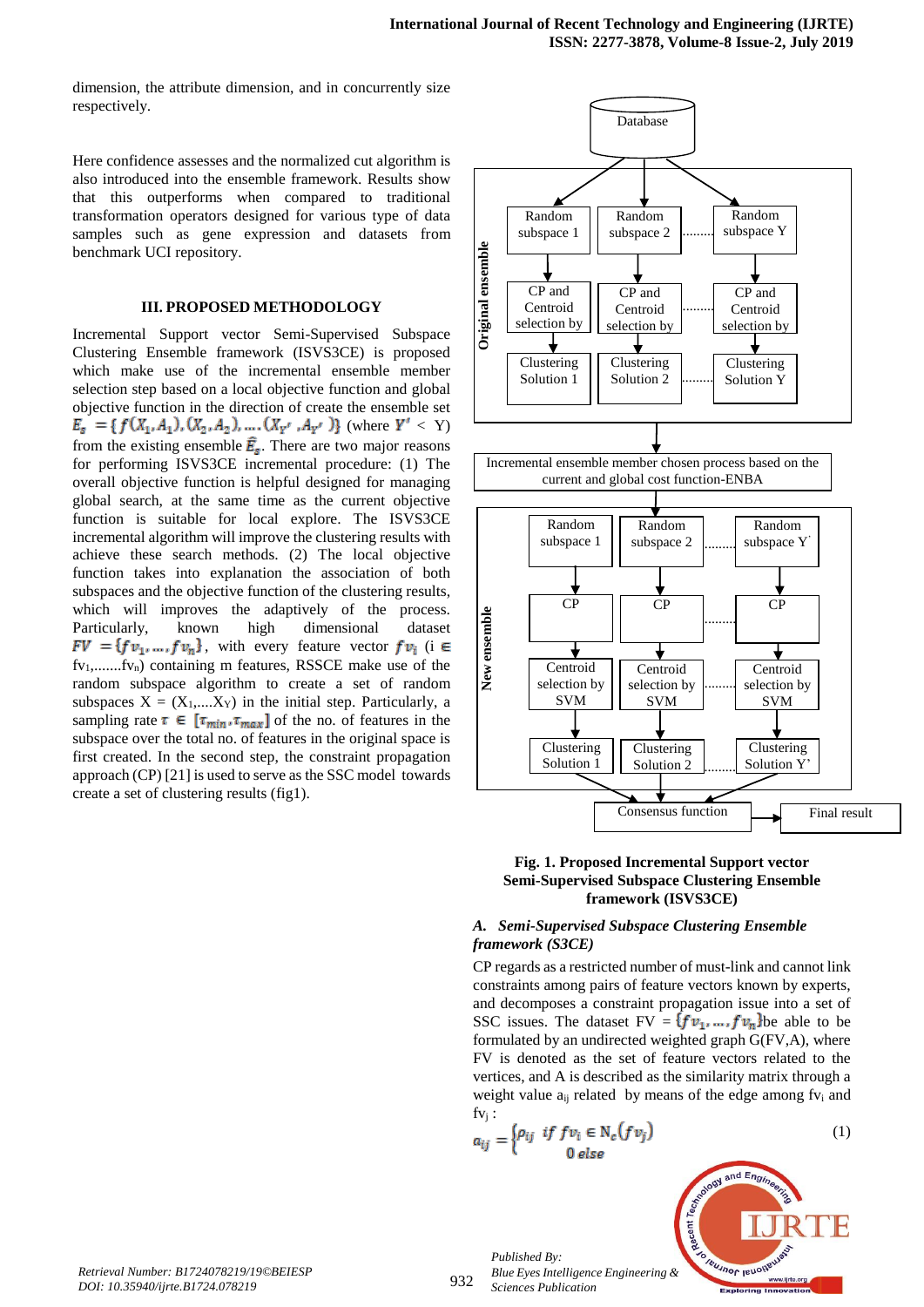$$
\rho_{ij} = \exp\left(\frac{-\left|\left|fv_i - fv_j\right|\right|^2}{dis^2}\right) \tag{2}
$$

where 'dis' is denoted as the set to the common Euclidean distance among each and every one of data points of c-nearest neighbors, and  $N_c(fv_i)$  is described as the c-nearest neighbor set used for fv<sub>i</sub>. Known a set of initial must-link constraints M = (fv<sub>i</sub>, fv<sub>j</sub>) :  $b_i = b_j$ , 1  $\leq i$ ;  $j \leq n$ ) and a set of original cannot-link constraints N = (fv<sub>i</sub>, fv<sub>j</sub>) :  $b_i \neq b_j$ ,  $1 \leq i$ ;  $j \leq n$ ( where  $b_i$  is denoted as the label of the feature vector  $f_{v_i}$ ), the constraint matrix  $R = (r_{ij})_{n \times n}$  be able to be formulated as follows:

$$
R = \begin{cases} +1 & (fv_i, fv_j) \in M \\ -1 & (fv_i, fv_j) \in N \\ & 0 & else \end{cases}
$$
 (3)

The aim of CP is towards propagate supervised data from labeled to unlabeled, which be able to be handled via label propagation depending on c-nearest neighbour graphs. The CP algorithm is able to consider as a semi-supervised binary classification issue according to the fvj. supervised binary classification issue according to the fvj. This SSC issue with related to  $f_{\rm V}$  in the vertical direction be able to be created as reducing a Laplacian regularized objective function

$$
= \min_{F} \frac{1}{2} ||F - R||_2^2 + \frac{\mu}{2} F^T L F
$$
\n(4)

where L is denoted as the Laplacian matrix. In the equation (4), where c is defined as the centroid points of the cluster, which are chosen depending on the Support Vector Machine classifier. which are chosen depending on the Support Vector Machine classifier.

#### *B. Support Vector Machine(SVM) classifier*

A classification task generally involves dividing samples into training and testing sets. In this work every nearest points in the cluster is chosen as training set includes one "target value" (i.e. the distance value) and many "feature vectors" (i.e. the features). The aim of SVM [22] is to design a new classifier which determines the distance value of the test sample by considering only the feature vectors.

Known a training set of feature vectors  $FV = \{fv_1, ..., fv_n\}$  $(fv_i,c_i)$ , i= 1,..., n where  $fv_i \in R^n$  and  $c \in \{1, -1\}^l$ , the SVMs need the solution of the following subsequent problem

$$
= \min_{\substack{w \in \mathcal{M}, \xi \\ w \in \mathcal{M}}} \frac{1}{2} ||w e^T w e||_2^2 + C \sum_{i=1} \xi_i \ \text{subject to} \ c_i (w e^T \phi(f v_i) + b_i) \ge 1 - \xi_i, \xi_i \ge 0
$$
\n<sup>(5)</sup>

where  $w e$ ,  $b_i$  is denoted as the weight and biases of the SVM model. The training vectors  $f_{V_i}$  are mapped into a feature space via the variable  $\varphi$ . C  $>0$  is denoted as the penalty parameter for computing the error value. Moreover, K(fv<sub>i</sub>,fv<sub>j</sub>)≡ $\varphi$ (fv<sub>i</sub>)<sup>T</sup> $\varphi$ (fv<sub>j</sub>) is named as the kernel function. Selected centroid values then Incremental Ensemble Member Chosen (IEMC) process is carryout by using the Enhanced Bat Optimization (EBO) algorithm.

#### *C. Incremental Ensemble Member Chosen (IEMC)*

The contribution is the new ensemble, at the same time as the output is a newly created ensemble with smaller size. Particularly, IEMC includes the ensemble members one by one, and determines the objective function  $\mathbf{L} \mathbf{o}_v$  designed for each clustering results I<sup>y</sup> created with CP via respect towards

the subspace  $X<sub>y</sub>$  in the initial step. In the second step, it sorts each and every one the ensemble members in  $\mathbf{E}_{s}$  in ascending order related to the resultant  $\Delta$  values. The initial ensemble member  $(X_t, A_t)$  (where  $t = 1$ ) is collected and inserted into the new ensemble  $E = (X_t, A_t)$ . At the similar point,  $(X_t, A_t)$  is removed from the present ensemble  $\hat{E}_s$  as follows

$$
\tilde{E}_s = \tilde{E}_s \setminus \{ (X_t, A_t) \} \tag{6}
$$

Each ensemble member  $(X_y, A_y)$  in **E** is measured in turn, and the local objective function  $L_{\mathbf{Q}_y}$  by means of respect towards the ensemble member  $(X_t, A_t)$  in  $E_s$  is determined. Each and every one the ensemble members in  $\mathbf{\hat{F}}_s$  are sorted in ascending order related to the correct local objective function  $Lo<sub>v</sub>$  in the fourth step. Determines the global objective functions  $\Delta(I')$  and  $\Delta(I)$  designed for the clustering results  $I'$  and I created by  $E'_s$  and  $E_s$ , correspondingly. **IEMC** procedure make use of the global objective function  $\Delta$  and the local objective function  $L_{\mathbf{Q}_y}$  let us assume with the purpose of (1) M and N are the sets of must-link and cannot-link pairs, correspondingly. (2)  $W e^M = (w e_{ii}^M)$  and  $W e^N = (w e_{ii}^N)$ represents the weight sets which include weights related towards the must-link and cannot-link constraints, correspondingly. (3)  $\mathbf{B} = (\mathbf{b}_1, \dots, \mathbf{b}_n)$  Is denoted as the set of labels designed for the feature vectors in FV. (4) The cost of violating constraints is particular with the generalized Potts metric. Known a clustering solution I, the global objective function  $\Delta(I)$  of IEMS, which is stimulated from the cost function of Pairwise Constrained- K means( PC-K means) clustering [23], is described as follows, (7)

$$
\Delta(\mathbf{l}) = \frac{1}{2} \sum_{fv_i \in FV} \sum_{h=1}^{k} \theta(b_i = h) \operatorname{dis}(fv_i, c_h) + \sum_{fv_i, fv_j \in M} we_{ij}^M \theta(b_i \neq b_j) + \sum_{fv_i, fv_j \in N} we_{ij}^N \theta(b_i = b_j)
$$

where  $dis(f v_i, c_h)$  is defined as the Euclidean distance among the attribute vectors fv<sub>i</sub> and  $c_h$ ,  $\theta$  is defined an indicator function,  $\boldsymbol{\theta}$  (positive) = 1 and  $\boldsymbol{\theta}$  (negative) = 0. The local objective function of  $L_0$  is described as follows,

$$
Lo_{y} = \sum_{\forall X_t \in E_s} \frac{S(X_y, X_t)}{\Delta(I^y)}
$$
(8)

 $\left(\frac{\text{and } X_t}{\text{)}\text{d}t}\right)$  calculated by distance function. where  $\Delta(I^y)$  is represented as the global objective function designed for the clustering results I<sup>y</sup>, and  $S(X_v, X_t)$  is represented the similarity function among two subspaces  $X_y$ 

#### *D. Enhanced Bat Algorithm (ENBA)*

The function of (7) and (8) is performed via the use of Enhanced Bat Algorithm (ENBA). BA is performed with group of bats with echolocation towards intellect for difficulty and preys. In this work bat is used to collect the information of the ensemble members of clusters for ISVS3CE clustering. To make simpler the ensemble member chosen step of the ISVS3CE algorithm, the characteristics of bat sound have been described as given below [24]:

1. Each and every one of the bats make use of sound to sense distance, to determine the distance between subspaces and they also 'distinguish' the difference between similarity and dissimilarity objects in some manner;

*Published By: Blue Eyes Intelligence Engineering & Sciences Publication* 

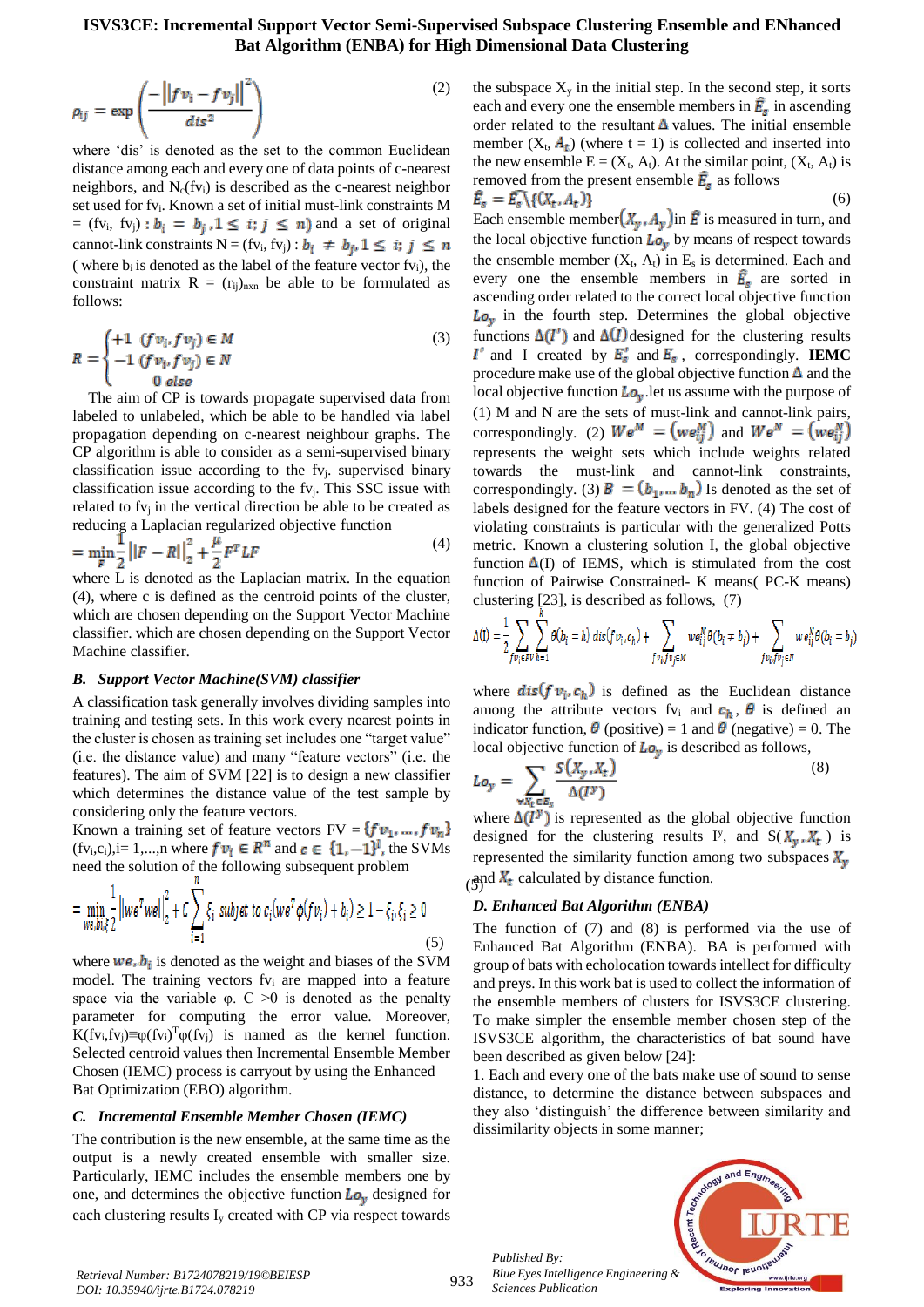2. Bats fly indiscriminately with velocity vel<sub>i</sub> at ensemble member location mpi with a frequency fremin, modifying the wavelength  $\lambda$  and loudness  $L_0$  towards investigates of optimal member collection for clustering.They are capable to routinely regulate the wavelength of their emitted pulses and adjust the pulse emission rate.

 $er \in [0, 1]$ , depending on the proximity of their local and global cluster function;

3. It is presumed with the purpose of the loudness changes from a large  $L_0$  to a lesser constant value  $L_{min}$ .

It is carryout depending on two major steps: the initial step starts entire the cluster members for clustering, as each bat should be described by a location  $p_i^t$ , velocity  $vel_i^t$ , emission pulse rate  $er_i^t$ , loudness  $L_i^t$ , and frequency  $fre_i^t$ , in the solution space at iteration t. The population of bats is defined randomly where each bat denotes a possible ensemble member chosen to the ISVS3CE clustering issue. The second step of the procedure consists of the creation of new element by applying the alterations defined with the subsequent equations (9)

$$
fre_i = fre_{min} + (fre_{max} - fre_{min})\beta \tag{9}
$$

where  $\beta \in [0, 1]$  is denoted as the random vector created from a uniform distribution

$$
vel_i^t = vel_i^{t-1} + (mp_i^t - mp^*)fre_i
$$
 (10)  
where  $mp^*$  is denoted as the current global best member

position, which is located after comparing each and every one the cluster members among all the datapoints(bats).

$$
mp_i^t = mp_i^{t-1} + mp_i^t \tag{11}
$$

Depending on the issue, the frequency 'fre' is defined to fremin  $= 0$  and fre<sub>max</sub>  $= 100$ . Firstly, every bat is start with a known frequency which is created uniformly from [fremin, fremax]. For the local explore of member chosen, once a clustering solution is chosen between the present best local and global member procedure, a new member designed for each bat is found locally with random walk where  $\epsilon \in [-1,1]$  is a scaling factor, at the same time as  $L^t = \langle L_i^t \rangle$  is the standard loudness of each and every one the bats at time step t.

$$
mp_{new} = mp_{old} + \varepsilon L^t \tag{12}
$$

Moreover, the loudness  $L_i$  and the rate  $er_i$  of pulse emission are changed depending on the following equations:<br> $I_{\pm}^{t+1} = \alpha I_{\pm}^t$  $(13)$ 

$$
e_{\eta}^{t+1} = e_{\eta}^{0} [1 - \exp(-\gamma t)] \tag{14}
$$

where  $\alpha$  and  $\gamma$  are denoted as the constants. The major modification of the proposed BA algorithm is to begin a fixed loudness A, exchange of a variety of loudness  $L_1^{\mathbf{t}}$ . In adding together it moreover includes a mutation operator in order towards increase the range of the population towards improves the investigate success of member selection procedure. This operator in the ENBA algorithm gives a new pair of optimizing of Lim<sub>1</sub> and Lim<sub>2</sub> parameters, depending on the recent work [25-26]. In this stage, if a random value is lower when compared to Lim<sub>1</sub>, then a result  $mp_{mv}^{t}$  is randomly choose from the population as shown in Eq. (16).  $mv_r = rand * NP$  $(15)$ 

$$
mp_v^t = mp_{v_r}^t \tag{16}
$$

where the  $r \in (1, 2... NP)$ ; More, if a random value is lower than Lim2, is introduced into the steps of the current member chosen results, drawing the exploration back to a increased position between to the top and worst results established as a result far. The vary of the mutation operator is defined in Eqs. (17) and (18).

$$
mp_v^t = 0.5 \times (mp_{worst}^t - mp_v^t) \times rand[0.1)
$$
  
\n
$$
mp_v^t = 0.5 \times (mp_v^t - mp_{best}^t) \times rand[0.1)
$$
\n(18)

The equations (17-18), where  $mp_v^{\dagger}$  is defined as the new cluster ensemble member results belongs to t<sup>th</sup> iteration;  $mp_v^t$ is defined as the random solution selection from equation Eq. (16),and  $mp_{worst}^{t}$ ,  $mp_{best}^{t}$  is described as the worst and optimal solutions, respectively. Otherwise, the randomization rule relates to insert population diversity, significant to increase the probability of discovering the global clustering results. Consequently, the randomization rule generates a new range for the i<sup>th</sup> example in the unit  $mp_v^t$  as described in Eq. (19).

$$
mp_v^t = Lb + rand(Ub - lb)
$$
 (19)

An  $n \times n$  consensus matrix 'O' is then formulated by merging the entire adjacency matrices  $(O<sup>1</sup>, O<sup>2</sup>, ..., O<sup>Y</sup>)$  as follows:

$$
O = \frac{1}{Y} \sum_{y=1}^{Y} O^{Y}
$$
 (20)

Normalized cut algorithm (Ncut) [27] is used as the consensus function towards the partition of feature vector set 'FV' depending on the matrix O.

## **Proposed algorithm**

*Incremental Support vector Semi-Supervised Subspace Clustering Ensemble framework (ISVS3CE) Input: a high dimensional datasetFV:* 

*Ensure:*

- *1. Original ensemble generation*
- 2. *Create Y random subspaces*  $(X_1, X_2, \ldots, X_Y)$
- *3. Create the semi-supervised clustering models*   $A_1$ , ...  $A_Y$  using  $CP$
- *4. Call incremental ensemble member chosen process in ENBA*
- *5. New ensemble creation*
- *6. Create*  $Y'$  *random subspaces*  $(X_1; X_2, \ldots, X_{Y'}) (Y' < Y)$
- *7. Create SSC models*  $(X_1; X_2, \ldots, X_{Y'})$  *using CP*;
- *8. Obtain consensus matrix O by adding the clustering solutions*  $(I_1, I_2, \ldots, I_{\mathbf{Y}^r})$  *created by the SSC methods;*
- *9. Consensus functions for the clustering results by the normalized cut;*

*Output: the labels of the samples in FV.*

## **IV. EXPERIMENT AND RESULTS**

The results of ISVS3CE, ISSCE and SSCE are measured using datasets as shown in Table 1 (where 'n' represents the amount of data samples, 'm' represents the amount of features, and k represents the amount of classes), which consists of 3 datasets from UCI machine learning repository .

**Table 1. Dataset samples**

| <b>Dataset</b>         | n   | m  |    |
|------------------------|-----|----|----|
| <b>Libras Movement</b> | 360 | 90 | 15 |



*Published By:*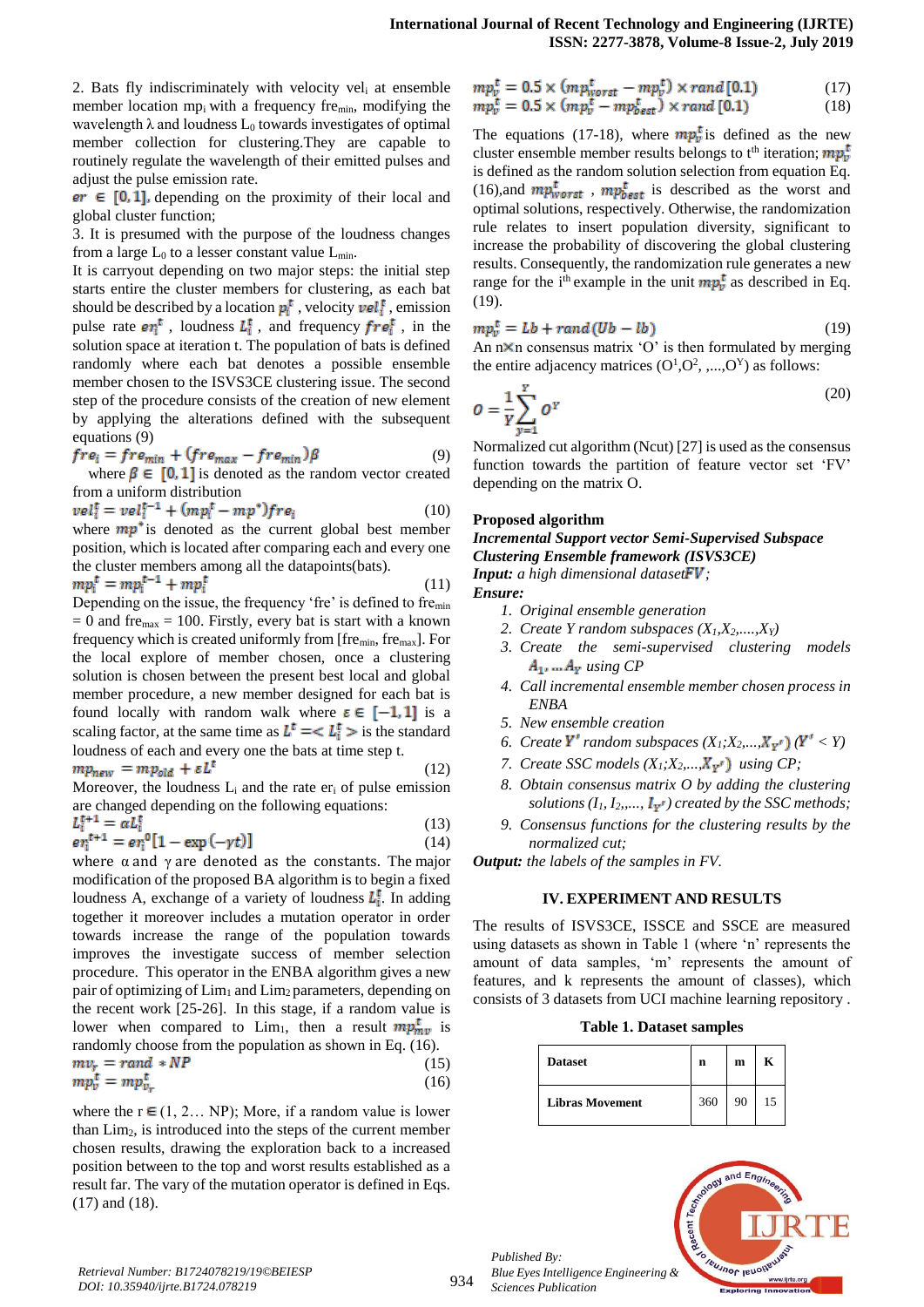| RobotExecution1                | 89  |     |  |
|--------------------------------|-----|-----|--|
| <b>Breast Cancer Wisconsin</b> | 569 | -32 |  |

Normalized Mutual Information (NMI)[28] and Adjusted Rand Index (ARI) [28] are used to measure the performances of various clustering methods. The result of the proposed IS<sup>4</sup>EC clustering algorithm is assessed by the typical value and the related standard deviation of NMI and ARI, correspondingly, subsequent to 20 runs. Known the ground truth result I by means of k clusters  $I = \{C_1, C_2, \ldots, C_k\}$  and the result *I* obtained by ISSCE with  $k_0$  clusters  $I = \{C_1, ..., C_k\}$ , make use of NMI[28] in the direction of calculate the value of the final clustering result, which is described as follows:

$$
NMI(I, I') = \frac{2H_1(I, I')}{H_2(I) + H_2(I')} (21)
$$
  
\n
$$
H_1(I, I') = \sum_h \sum_l \frac{|c_h \cap c'_l|}{n} \log \frac{n|c_h \cap c'_l|}{|c_h||c'_l|} (22)
$$
  
\n
$$
H_2(I) = \sum_h \frac{|c_h|}{n} \log \frac{n|c_h|}{n} (23)
$$
  
\n
$$
H_2(I') = -\sum_h \frac{|c'_l|}{n} \log \frac{n|c'_l|}{n} (24)
$$

where  $h \in \{1, ..., k\}, l \in \{1, ..., k'\}, n$  is the full amount number of data samples, and  $\left\| \cdot \right\|$  represents the cardinality of the cluster. The adjusted Rand index ARI(I,I' ) [28] is described as follows:

$$
ARI(I, I') = \frac{\sum_{h=1}^{k} \sum_{l=1}^{k'} (|c_h \cap c'_l|)_{-p_3}}{\frac{1}{2}(p_1 + p_2)_{-p_3}} (25)
$$
  
\n
$$
p_1 = \sum_{h=1}^{k} {|\binom{c_h}{2}(26)|}
$$
  
\n
$$
p_2 = \sum_{h=1}^{k'} {|\binom{c'_l}{2}(27)|}
$$
  
\n
$$
p_3 = \frac{2p_1p_2}{n(n-1)} (28)
$$
  
\n
$$
Recall (i, j) = N_{ij}/N_i(29)
$$
  
\n
$$
Precision(i, j) = N_{ij}/N_j(30)
$$

where  $N_i$  is denoted as the no. of parts of cluster j and  $N_i$  is denoted as the no. of parts of class i,  $N_{ij}$  is denoted as the no. of parts of class i in cluster j. F-measure is defined as the harmonic mean of recall and precision. It is calculated by using the following the functions

$$
F(i,j) = \frac{2 \cdot (Recall(i,j) * Precision(i,j))}{Recall(i,j) + Precision(i,j)}(31)
$$

A larger ARI value relates to a higher clustering solution quality. In the subsequent experiments, we primary learning the result of the parameters. After that, the effect of the incremental ensemble member chosen procedure is explored. Subsequently, the proposed ISVS3CE clustering algorithm is compared with single ISSCE, and SSCE, on the datasets. At last, a set of nonparametric tests are implemented in the direction of evaluate numerous SSCE methods over different datasets. Table 2 shows the clustering results obtained by various clustering methods related to various metrics on each and every one the datasets.

**Table 2. Performance comparison metrics vs. clustering methods**

| <b>Dataset</b>                 | <b>Metrics</b>             | <b>SSCE</b> | <b>ISSCE</b> | <b>ISVS3CE</b> |
|--------------------------------|----------------------------|-------------|--------------|----------------|
| Libras Movement                | Precision (%)              | 79.3224     | 84.7323      | 91.2007        |
|                                | $Recall(\% )$              | 79.1667     | 84.4444      | 91.1111        |
|                                | $F-measure$ <sup>(%)</sup> | 79.2445     | 84.5881      | 91.1559        |
|                                | Accuracy $(\% )$           | 79.1667     | 84.4444      | 91.1111        |
|                                | <b>ARI</b>                 | 0.6027      | 0.6898       | 0.8175         |
|                                | <b>NMI</b>                 | 0.7110      | 0.7746       | 0.8675         |
| RobotExecution1                | Precision (%)              | 79.8818     | 83.4749      | 89.6174        |
|                                | Recall(%)                  | 80.5964     | 84.0926      | 90.2982        |
|                                | $F-measure$ <sup>(%)</sup> | 80.2375     | 83.7827      | 89.9565        |
|                                | Accuracy (%)               | 80.5982     | 84.2748      | 90.1976        |
|                                | <b>ARI</b>                 | 0.5474      | 0.6287       | 0.7563         |
|                                | <b>NMI</b>                 | 0.4915      | 0.5687       | 0.6995         |
| <b>Breast Cancer Wisconsin</b> | Precision (%)              | 83.8623     | 87.4038      | 93.4950        |
|                                | $Recall(\%)$               | 83.8060     | 87.7162      | 93.0900        |
|                                | $F-measure(\% )$           | 83.8342     | 87.5597      | 93.2921        |
|                                | Accuracy $(\% )$           | 84.5725     | 88.1387      | 93.6823        |
|                                | <b>ARI</b>                 | 0.4080      | 0.5227       | 0.7084         |
|                                | <b>NMI</b>                 | 0.3440      | 0.4426       | 0.6291         |



**(a)Precision results of Libras Movement**



*Published By:*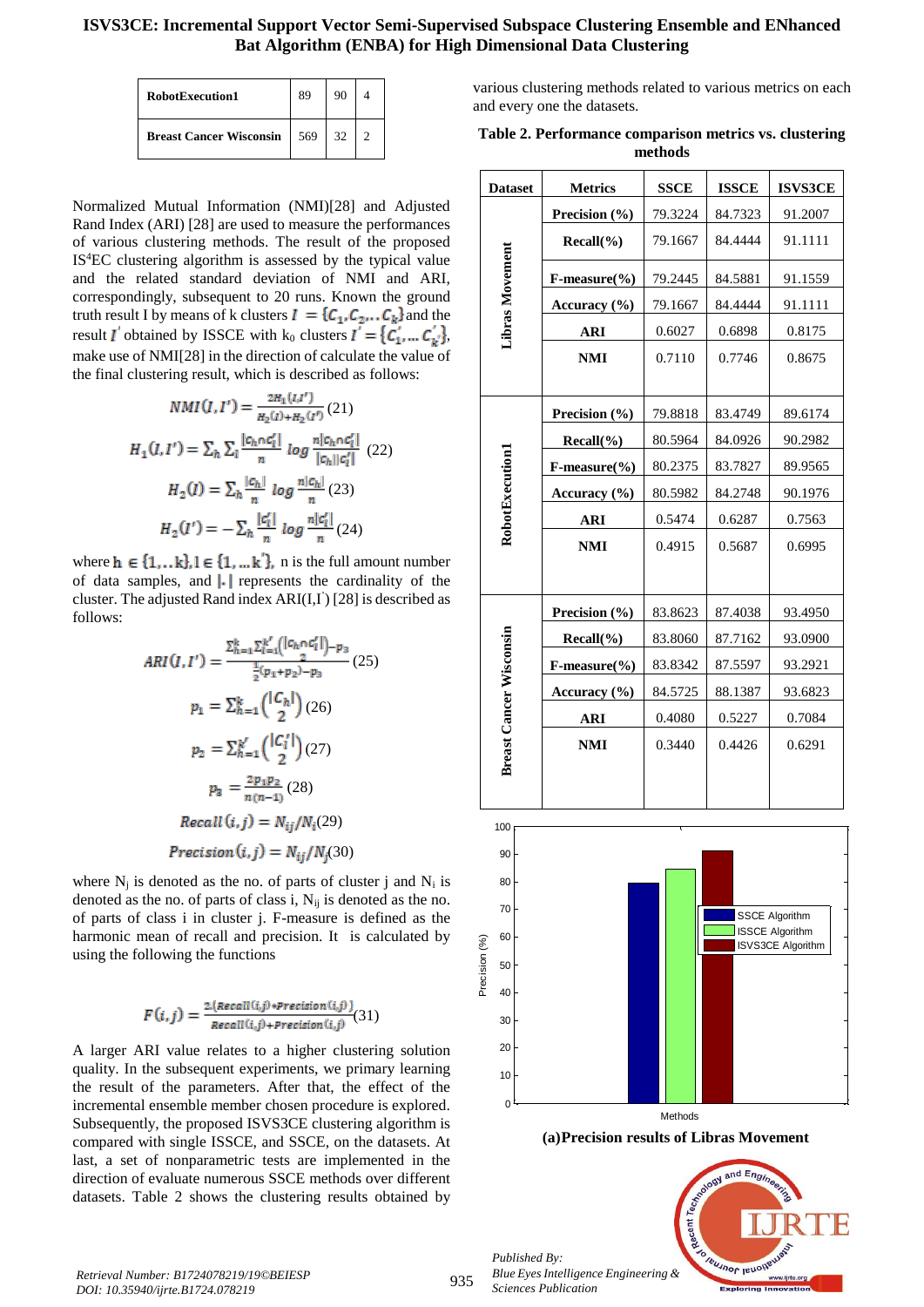

**(b) Precision results of RobotExecution1**



**(c)Precision results of Breast Cancer Wisconsin**

## **Fig. 2. Precision comparison vs. many clustering algorithms**

Fig. 2(a-c) shows the performance comparison results of precision with respect to several methods such as SSCE, ISSCE and ISVS3CE in terms of three datasets such as Libras Movement, RobotExecution1 and Breast Cancer Wisconsin. The proposed ISVS3CE algorithm provides higher precision results of 91.2007% for Libras Movement dataset whereas other clustering methods such as SSCE and ISSCE provides precision results of 79.3224%, and 84.7323% methods respectively.





**Fig. 3. Recall comparison vs. many clustering algorithms**

Fig. 3(a-c) shows the performance comparison results of recall with respect to several methods such as SSCE, ISSCE and ISVS3CE in terms of three datasets such as Libras Movement, RobotExecution1 and Breast Cancer Wisconsin. The proposed ISVS3CE algorithm provides higher recall results of 91.1111% for Libras Movement dataset whereas other clustering methods such as SSCE and ISSCE provides recall results of 79.1667%, and 84.4444% methods respectively.



**(a)F-measure results of Libras Movement**



*Published By:*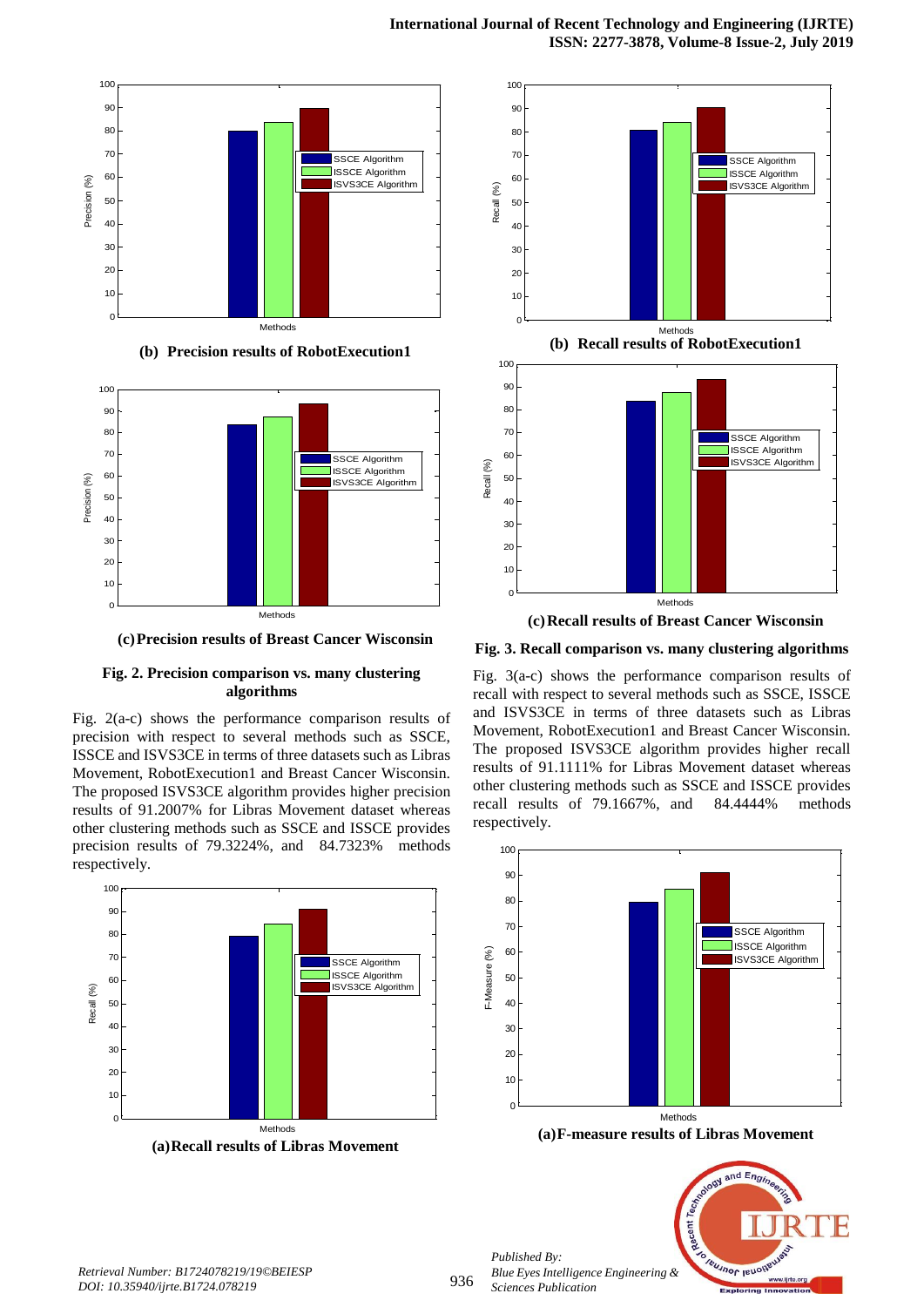



**Fig. 4. F-measure comparison vs. many clustering algorithms**

Fig. 4(a-c) shows the performance comparison results of f-measure with respect to several methods such as SSCE, ISSCE and ISVS3CE in terms of three datasets such as Libras Movement, RobotExecution1 and Breast Cancer Wisconsin. The proposed ISVS3CE algorithm provides higher f-measure results of 91.1559% for Libras Movement dataset whereas other clustering methods such as SSCE and ISSCE provides f-measure results of 79.2445%, and 84.5881% methods respectively.



**(a)Accuracy results of Libras Movement**



**(b) Accuracy results of RobotExecution1**



**(c)Accuracy results of Breast Cancer Wisconsin Fig. 5. Accuracy comparison vs. many clustering algorithms**

Accuracy comparison results with respect to several methods such as SSCE, ISSCE and ISVS3CE in terms of three datasets such as Libras Movement, RobotExecution1 and Breast Cancer Wisconsin are shown in fig. 5(a-c). From the fig. 5(a) it concludes that the proposed ISVS3CE algorithm provides higher accuracy results of 91.1111% for Libras Movement dataset whereas other clustering methods such as SSCE and ISSCE provides accuracy results of 79.1667%, and 84.4444% methods respectively.



**(a)ARI results of Libras Movement**



*Retrieval Number: B1724078219/19©BEIESP DOI: 10.35940/ijrte.B1724.078219*

*Published By:*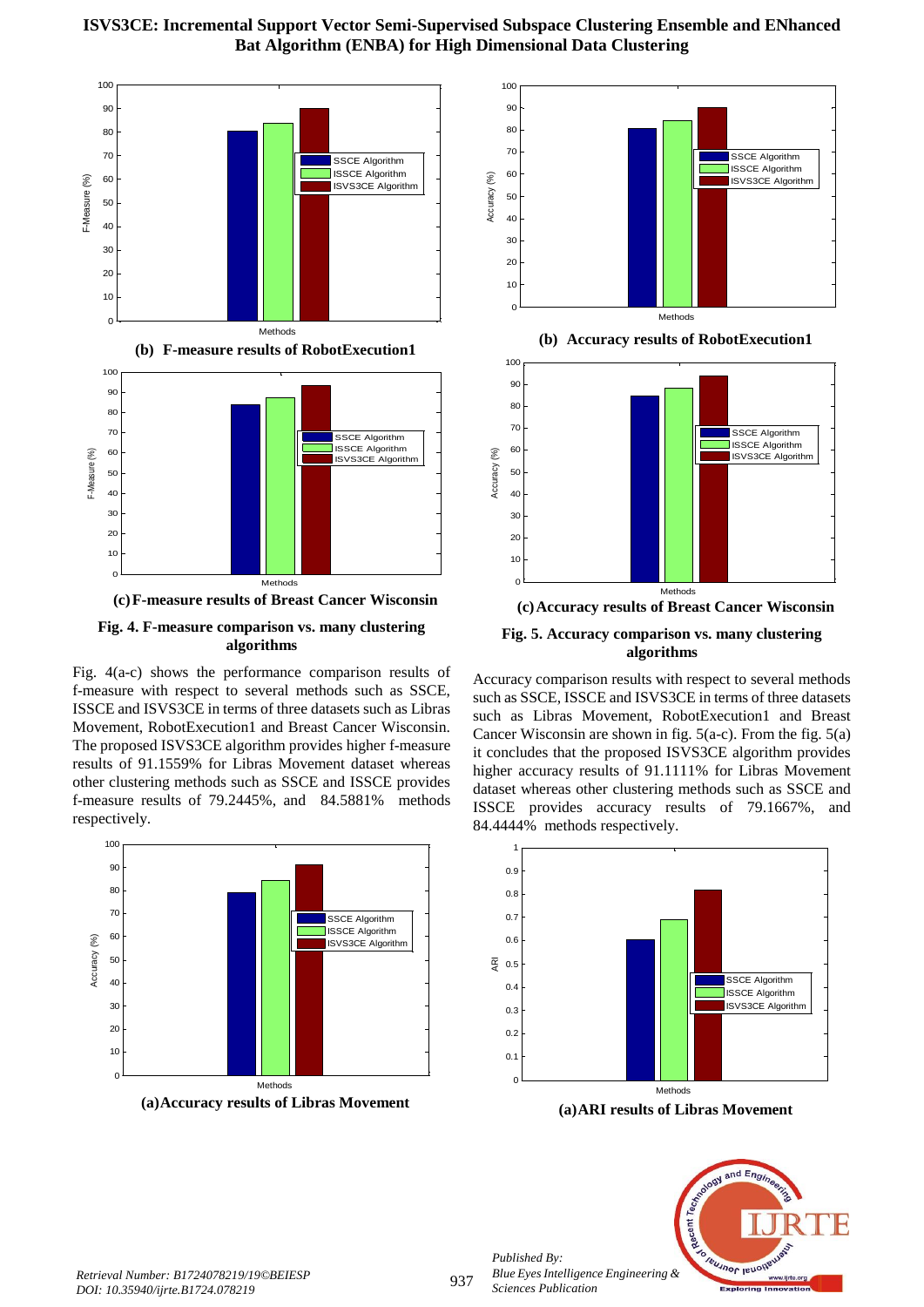

**Fig. 6. ARI comparison vs. many clustering algorithms**

ARI comparison results with respect to three datasets such as Libras Movement, RobotExecution1 and Breast Cancer Wisconsin for several methods such as SSCE, ISSCE and ISVS3CE are shown in fig. 6(a-c). From the fig. 6(a) it concludes that the proposed ISVS3CE algorithm provides higher ARI results of 0.8175 ,whereas SSCE and ISSCE clustering methods provides ARI results of 0.6027, and 0.6898 respectively for Libras Movement dataset.





(b)**NMI results of RobotExecution1**



(c)**NMI results of Breast Cancer Wisconsin**

# **Fig. 7. NMI comparison vs. many clustering algorithms**

NMI comparison results with respect to Libras Movement, RobotExecution1 and Breast Cancer Wisconsin datasets for clustering methods such as SSCE, ISSCE and ISVS3CE are shown in fig.  $7(a-c)$ . From the fig.  $7(a)$  it concludes that the proposed ISVS3CE algorithm gives higher NMI results of 0.8675,whereas SSCE and ISSCE clustering methods gives lesser NMI results of 0.7110, and 0.7746 for Libras Movement dataset.

#### **V. CONCLUSION**

In this paper, we semi-supervised clustering ensemble approach is proposed, which was called as the Incremental Support Vector Semi-Supervised Subspace Clustering Ensemble framework (ISVS3CE).It includes of two major steps: ensemble creation and new ensemble creation. In this initial step Ensemble creation was followed by using random subspace clustering algorithm. In the second step, some changes are carryout in this work. In second step firstly random subspace clustering is followed by Constraint Propagation (CP) approach. Then new optimal Centroid chosen was performed by support vector machine (SVM) classifier. From then Incremental Ensemble Member Chosen (IEMC) is performed by ENhanced Bat Algorithm (ENBA).Here the global objective function is useful for

performing global search, at the same time as the local objective function is useful for

*Published By:*

*Sciences Publication* 



938